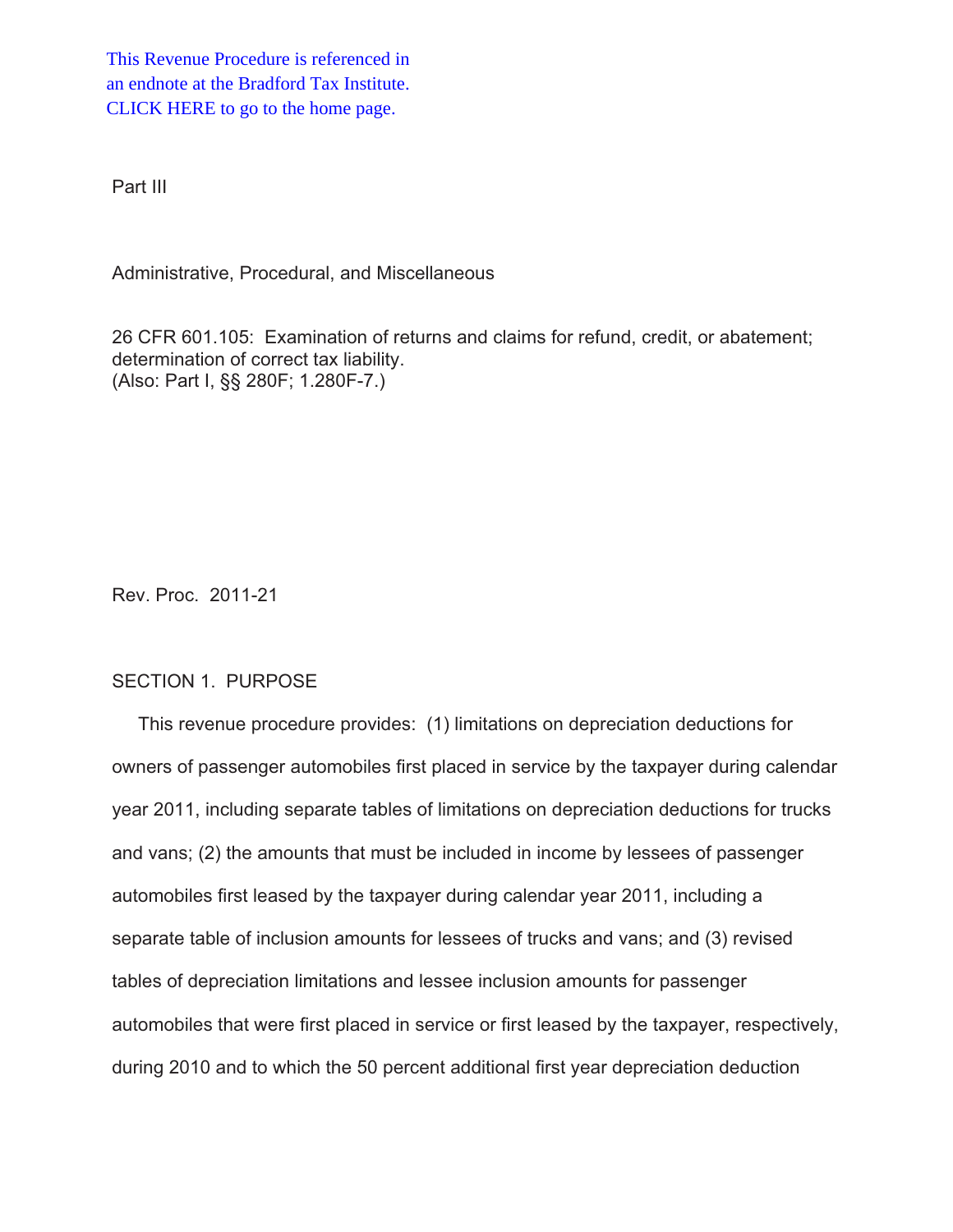under § 168(k)(1)(A) of the Internal Revenue Code or the 100 percent additional first year depreciation deduction under § 168(k)(5) applies. The tables detailing these depreciation limitations and lessee inclusion amounts reflect the automobile price inflation adjustments required by § 280F(d)(7).

### SECTION 2. BACKGROUND

 .01 For owners of passenger automobiles, § 280F(a) imposes dollar limitations on the depreciation deduction for the year the taxpayer places the passenger automobile in service and for each succeeding year. For passenger automobiles placed in service after 1988, § 280F(d)(7) requires the Internal Revenue Service to increase the amounts allowable as depreciation deductions by a price inflation adjustment amount. The method of calculating this price inflation amount for trucks and vans placed in service in or after calendar year 2003 uses a different CPI "automobile component" (the "new trucks" component) than that used in the price inflation amount calculation for other passenger automobiles (the "new cars" component), resulting in somewhat higher depreciation deductions for trucks and vans. This change reflects the higher rate of price inflation for trucks and vans since 1988.

 .02 Section 2022(a) of the Small Business Jobs Act of 2010, Pub. L. No. 111-240, 124 Stat. 2504 (September 27, 2010), extended the 50 percent additional first year depreciation deduction under § 168(k) to qualified property (as defined in § 168(k)(2)) acquired by the taxpayer after December 31, 2007, and before January 1, 2011, if no written binding contract for the acquisition of the property existed before January 1, 2008, and if the taxpayer places the property in service generally before January 1, 2011. Section 401(a) of the Tax Relief, Unemployment Insurance Reauthorization, and

- 2 -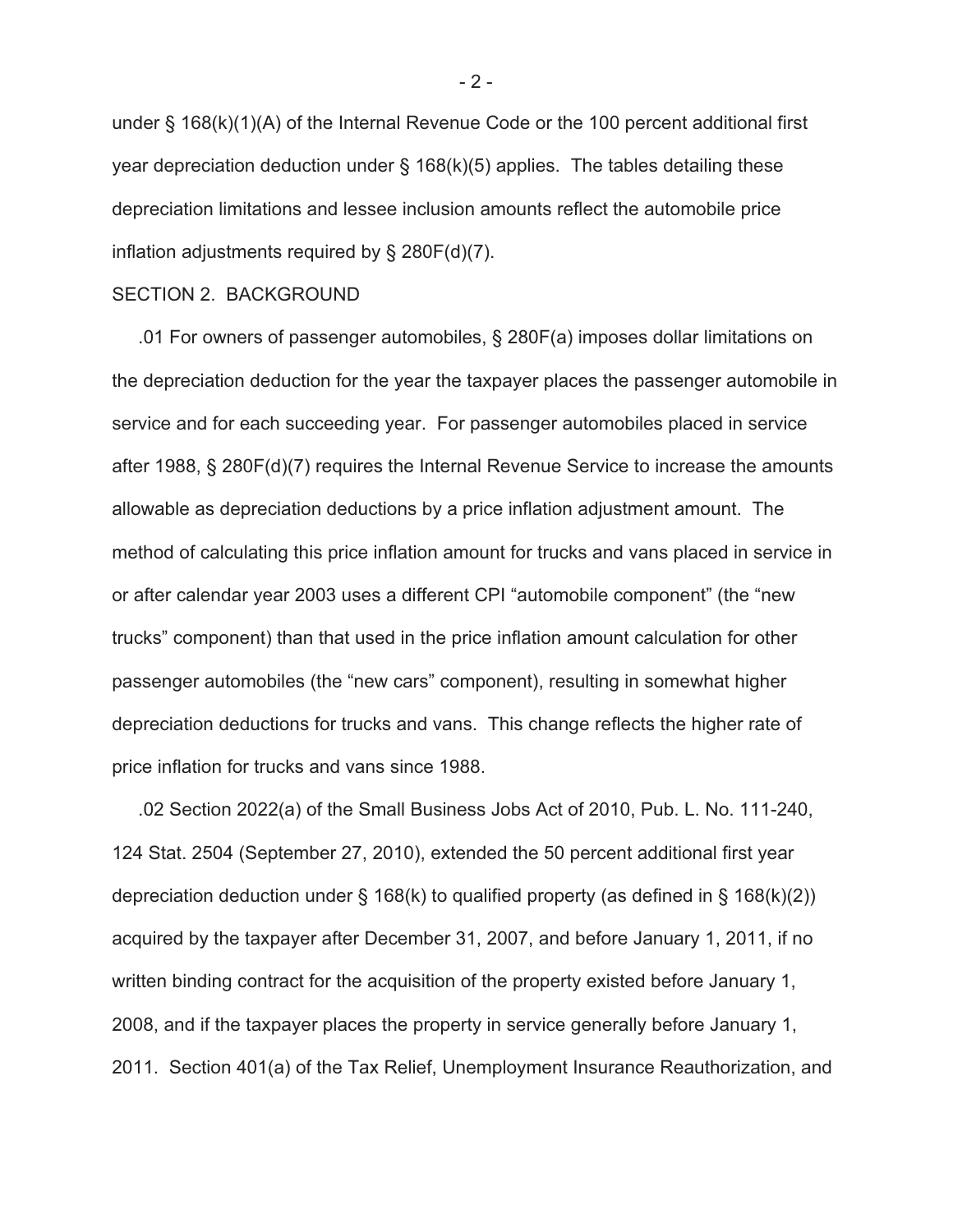Job Creation Act of 2010, Pub. L. No. 111-312, 124 Stat. 3296 (Dec. 17, 2010) (the "Act") further extended the 50 percent additional first year depreciation deduction under § 168(k) to qualified property acquired by the taxpayer after December 31, 2007, and before January 1, 2013, if no written binding contract for the acquisition of the property existed before January 1, 2008, and if the taxpayer places the property in service generally before January 1, 2013.

Section 401(b) of the Act further amended § 168(k) by adding § 168(k)(5). It allows a 100 percent additional first year depreciation deduction for qualified property acquired by a taxpayer after September 8, 2010, and before January 1, 2012, if the taxpayer places the property in service generally before January 1, 2012.

Section 168(k)(2)(F)(i) increases the first year depreciation allowed under §  $280F(a)(1)(A)(i)$  by \$8,000 for passenger automobiles to which the additional first year depreciation deduction under § 168(k) (hereinafter, referred to as "§ 168(k) additional first year depreciation deduction") applies.

 . 03 Section 168(k)(2)(D)(i) provides that the § 168(k) additional first year depreciation deduction does not apply to any property required to be depreciated under the alternative depreciation system of § 168(g), including property described in §  $280F(b)(1)$ . Section  $168(k)(2)(D)(iii)$  permits a taxpayer to elect out of the § 168(k) additional first year depreciation deduction for any class of property. Section 168(k)(4), as amended by the Act, permits a corporation to elect to increase the alternative minimum tax ("AMT") credit limitation under  $\S$  53(c), instead of claiming the  $\S$  168(k) additional first year depreciation deduction for all eligible qualified property placed in service after December 31, 2010, that is round 2 extension property (as defined in §

- 3 -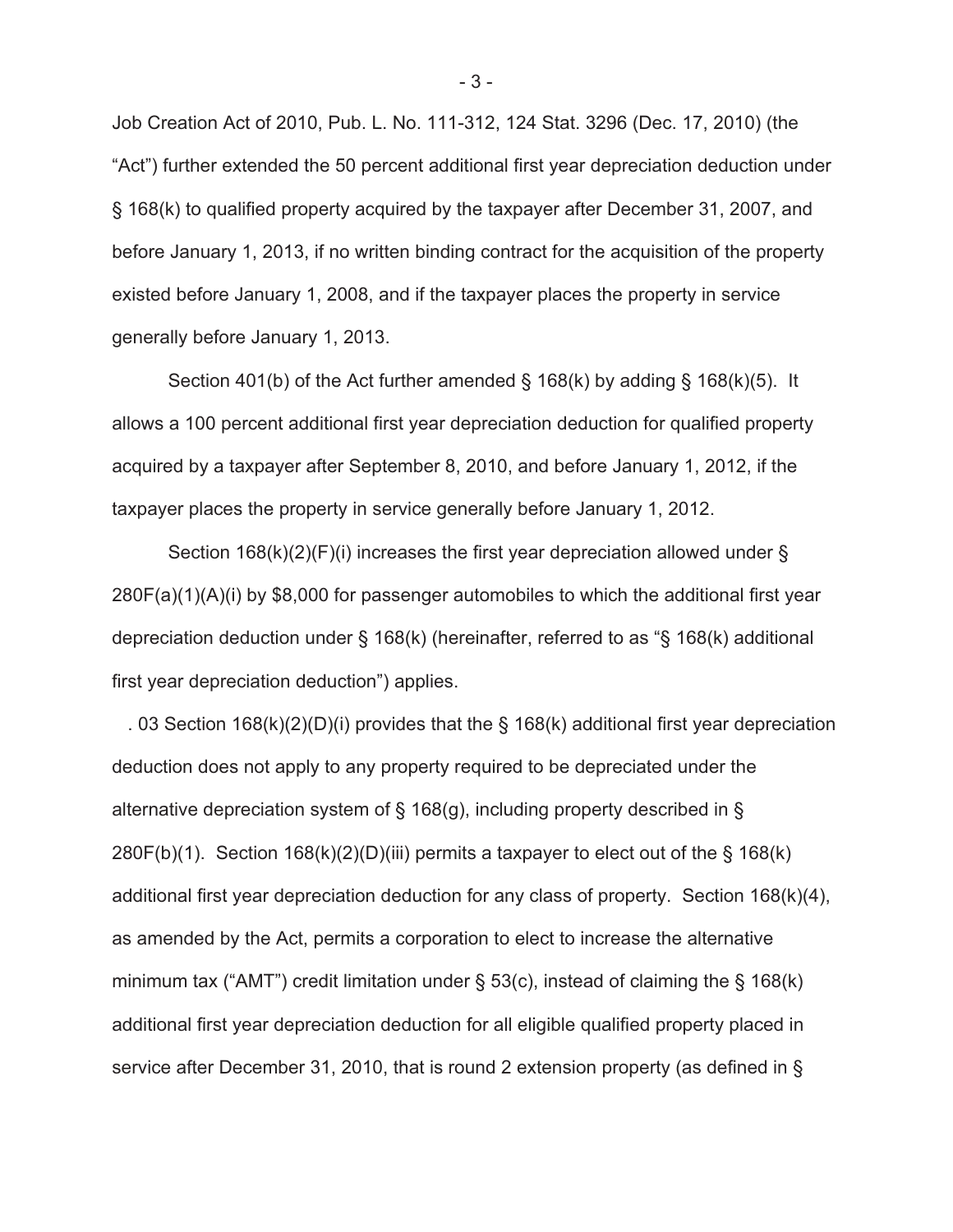$168(k)(4)(I)(iv)$ .

Accordingly, this revenue procedure provides tables for passenger automobiles for which the § 168(k) additional first year depreciation deduction applies. This revenue procedure also provides tables for passenger automobiles for which the § 168(k) additional first year depreciation deduction does not apply, either because taxpayer (1) purchased the passenger automobile used; (2) did not use the passenger automobile during 2011 more than 50 percent for business purposes; (3) elected out of the § 168(k) additional first year depreciation deduction pursuant to § 168(k)(2)(D)(iii); or (4) elected to increase the § 53 AMT credit limitation in lieu of claiming § 168(k) additional first year depreciation.

 .04 Section 280F(c) requires a reduction in the deduction allowed to the lessee of a leased passenger automobile. The reduction must be substantially equivalent to the limitations on the depreciation deductions imposed on owners of passenger automobiles. Under § 1.280F-7(a) of the Income Tax Regulations, this reduction requires a lessee to include in gross income an amount determined by applying a formula to the amount obtained from a table. One table applies to lessees of trucks and vans and another table applies to all other passenger automobiles. Each table shows inclusion amounts for a range of fair market values for each taxable year after the passenger automobile is first leased.

#### SECTION 3. SCOPE

 .01 The limitations on depreciation deductions in section 4.01(2) of this revenue procedure apply to passenger automobiles (other than leased passenger automobiles) that are placed in service by the taxpayer in calendar year 2011, and continue to apply

- 4 -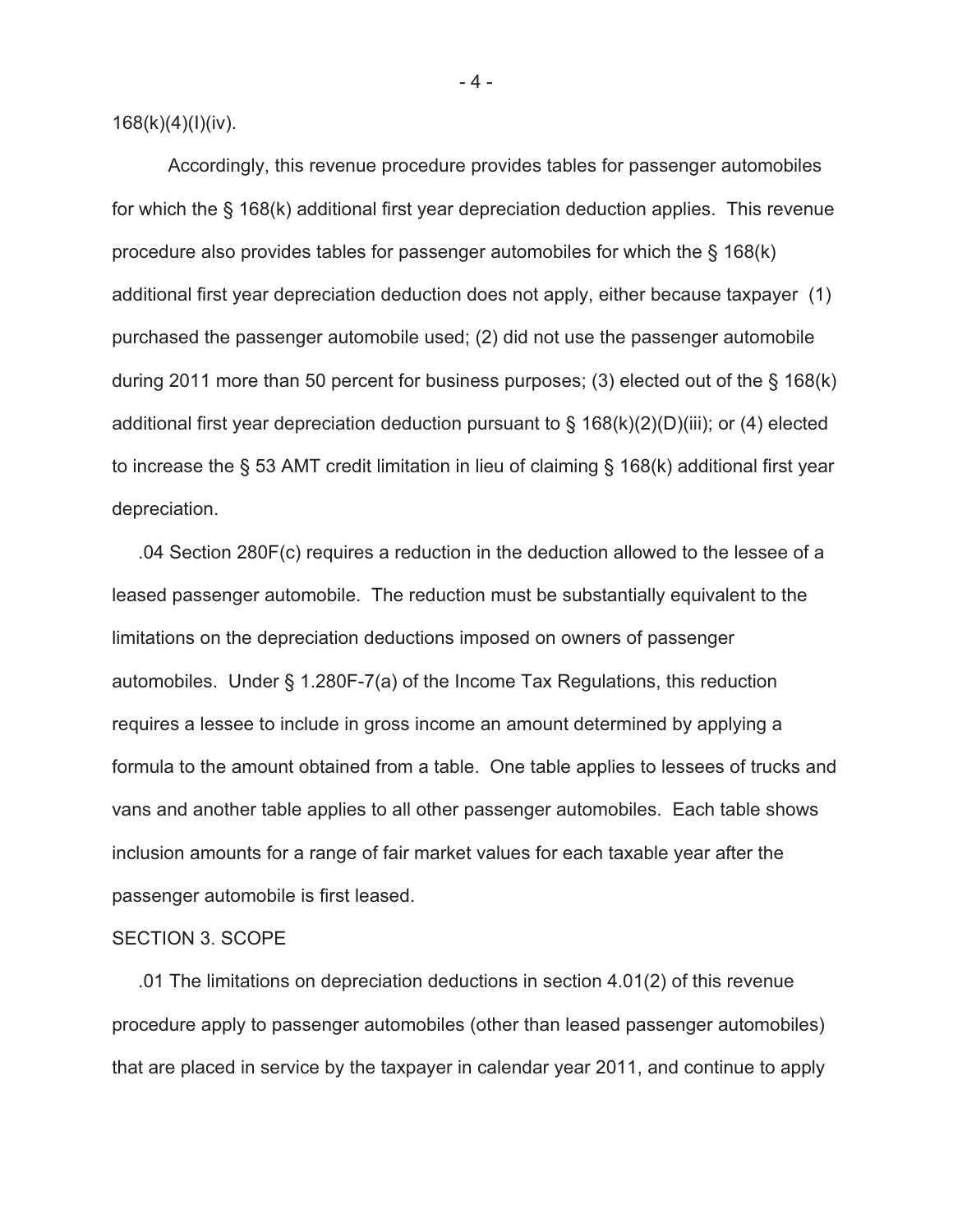for each taxable year that the passenger automobile remains in service.

 .02 The tables in section 4.02 of this revenue procedure apply to leased passenger automobiles for which the lease term begins during calendar year 2011. Lessees of these passenger automobiles must use these tables to determine the inclusion amount for each taxable year during which the passenger automobile is leased. See Rev. Proc. 2006-18, 2006-1 C.B. 645, for passenger automobiles first leased during calendar year 2006; Rev. Proc. 2007-30, 2007-1 C.B. 1104, for passenger automobiles first leased during calendar year 2007; Rev. Proc. 2008-22, 2008-1 C.B. 658, for passenger automobiles first leased during calendar year 2008; Rev. Proc. 2009-24, 2009-1 C.B. 885, for passenger automobiles first leased during calendar year 2009; and Rev. Proc. 2010-18, 2010-1 C.B. 427, as amplified and modified by section 4.03 of this revenue procedure, for passenger automobiles first leased during calendar year 2010. SECTION 4. APPLICATION

### .01 Limitations on Depreciation Deductions for Certain Automobiles.

(1) Amount of the inflation adjustment.

(a) Passenger automobiles (other than trucks or vans). Under

§ 280F(d)(7)(B)(i), the automobile price inflation adjustment for any calendar year is the percentage (if any) by which the CPI automobile component for October of the preceding calendar year exceeds the CPI automobile component for October 1987. Section 280F(d)(7)(B)(ii) defines the term "CPI automobile component" as the automobile component of the Consumer Price Index for all Urban Consumers published by the Department of Labor. The new car component of the CPI was 115.2 for October 1987 and 137.880 for October 2010. The October 2010 index exceeded the October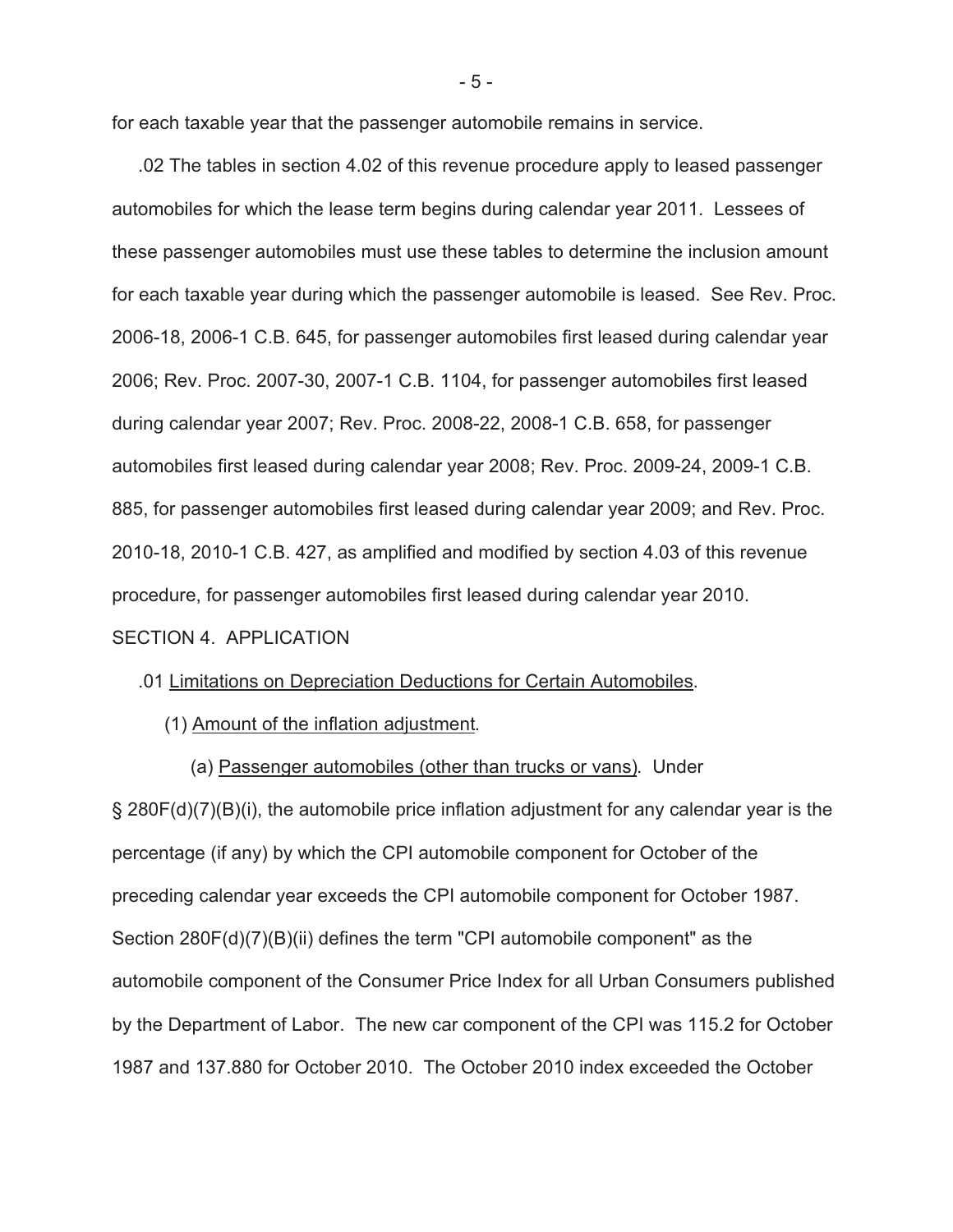1987 index by 22.680. Therefore, the automobile price inflation adjustment for 2011 for passenger automobiles (other than trucks and vans) is 19.69 percent (22.680/115.2 x 100%). The dollar limitations in § 280F(a) are multiplied by a factor of 0.1969, and the resulting increases, after rounding to the nearest \$100, are added to the 1988 limitations to give the depreciation limitations applicable to passenger automobiles (other than trucks and vans) for calendar year 2011. This adjustment applies to all passenger automobiles (other than trucks and vans) that are first placed in service in calendar year 2011.

 (b) Trucks and vans. To determine the dollar limitations for trucks and vans first placed in service during calendar year 2011, the Service uses the new truck component of the CPI instead of the new car component. The new truck component of the CPI was 112.4 for October 1987 and 142.556 for October 2010. The October 2010 index exceeded the October 1987 index by 30.156. Therefore, the automobile price inflation adjustment for 2011 for trucks and vans is 26.83 percent (30.156/112.4 x 100%). The dollar limitations in § 280F(a) are multiplied by a factor of 0.2683, and the resulting increases, after rounding to the nearest \$100, are added to the 1988 limitations to give the depreciation limitations for trucks and vans. This adjustment applies to all trucks and vans that are first placed in service in calendar year 2011.

 (2) Amount of the limitation. Tables 1 through 4 contain the dollar amount of the depreciation limitation for each taxable year for passenger automobiles a taxpayer places in service in calendar year 2011. Use Table 1 for a passenger automobile (other than a truck or van), and Table 2 for a truck or van, placed in service in calendar year 2011 for which the § 168(k) additional first year depreciation deduction applies. Use

- 6 -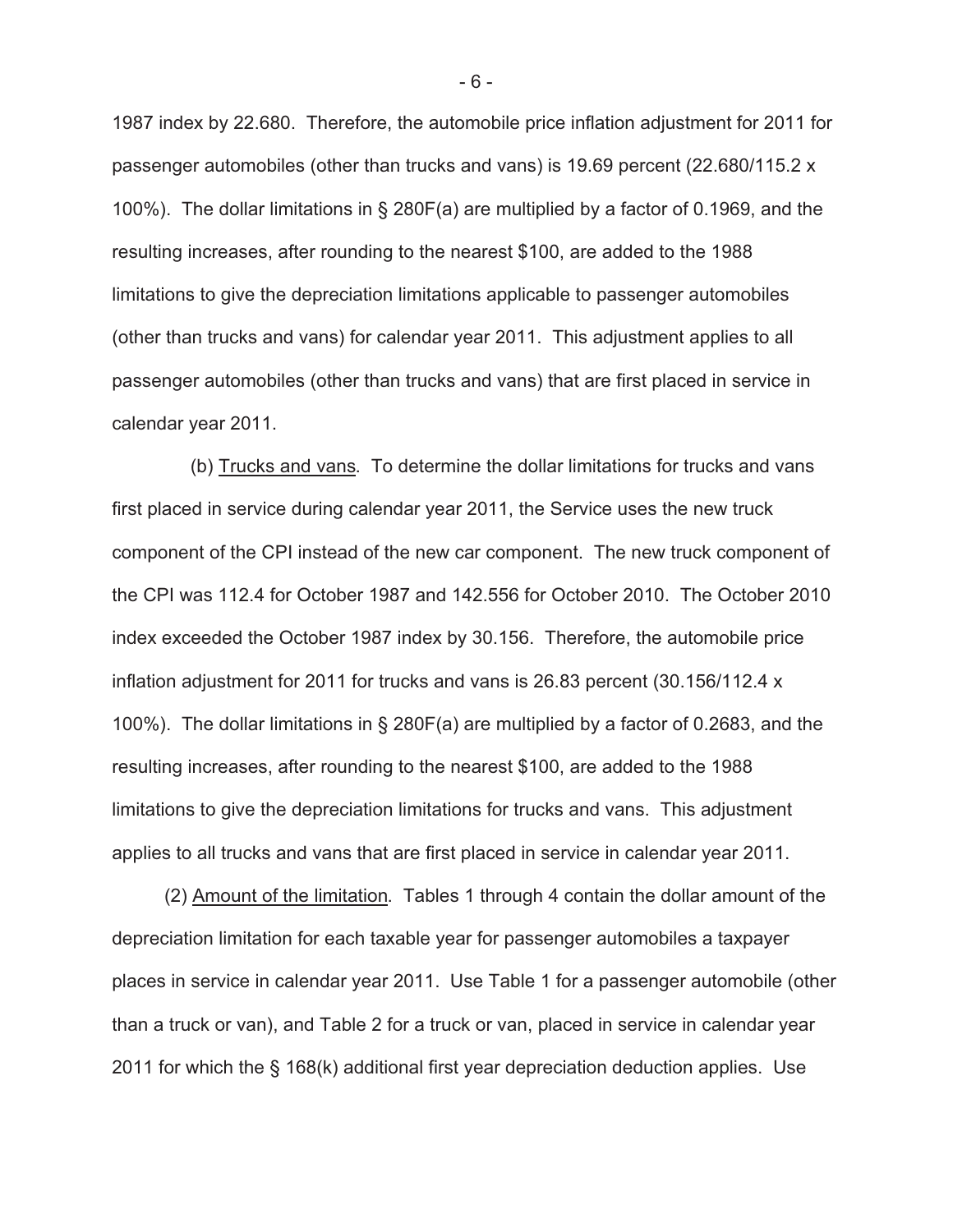Table 3 for a passenger automobile (other than a truck or van), and Table 4 for a truck

or van, placed in service in calendar year 2011 for which the § 168(k) additional first

year depreciation deduction does not apply. The Service intends to issue additional

guidance addressing the interaction between the 100 percent additional first year

depreciation deduction and § 280F(a) for the taxable years subsequent to the first

taxable year.

# REV. PROC. 2011-21 TABLE 1

DEPRECIATION LIMITATIONS FOR PASSENGER AUTOMOBILES (THAT ARE NOT TRUCKS OR VANS) PLACED IN SERVICE IN CALENDAR YEAR 2011 FOR WHICH THE § 168(k) ADDITIONAL FIRST YEAR DEPRECIATION DEDUCTION APPLIES

| <b>Tax Year</b>             | Amount   |
|-----------------------------|----------|
| 1st Tax Year                | \$11,060 |
| 2nd Tax Year                | \$4,900  |
| 3rd Tax Year                | \$2,950  |
| <b>Each Succeeding Year</b> | \$1.775  |

|                                                                                                                                                                        | REV. PROC. 2011-21 TABLE 2 |  |  |  |
|------------------------------------------------------------------------------------------------------------------------------------------------------------------------|----------------------------|--|--|--|
| DEPRECIATION LIMITATIONS FOR TRUCKS AND VANS PLACED IN SERVICE IN<br>CALENDAR YEAR 2011 FOR WHICH THE § 168(k) ADDITIONAL FIRST YEAR<br>DEPRECIATION DEDUCTION APPLIES |                            |  |  |  |
| <b>Tax Year</b>                                                                                                                                                        | Amount                     |  |  |  |
| 1st Tax Year                                                                                                                                                           | \$11,260                   |  |  |  |
| 2nd Tax Year                                                                                                                                                           | \$5,200                    |  |  |  |
| 3rd Tax Year                                                                                                                                                           | \$3,150                    |  |  |  |
| <b>Each Succeeding Year</b>                                                                                                                                            | \$1,875                    |  |  |  |

# REV. PROC. 2011-21 TABLE 3

DEPRECIATION LIMITATIONS FOR PASSENGER AUTOMOBILES (THAT ARE NOT TRUCKS OR VANS) PLACED IN SERVICE IN CALENDAR YEAR 2011 FOR WHICH THE § 168(k) ADDITIONAL FIRST YEAR DEPRECIATION DEDUCTION DOES NOT APPLY

| Tax Year     | Amount  |
|--------------|---------|
| 1st Tax Year | \$3,060 |
| 2nd Tax Year | \$4,900 |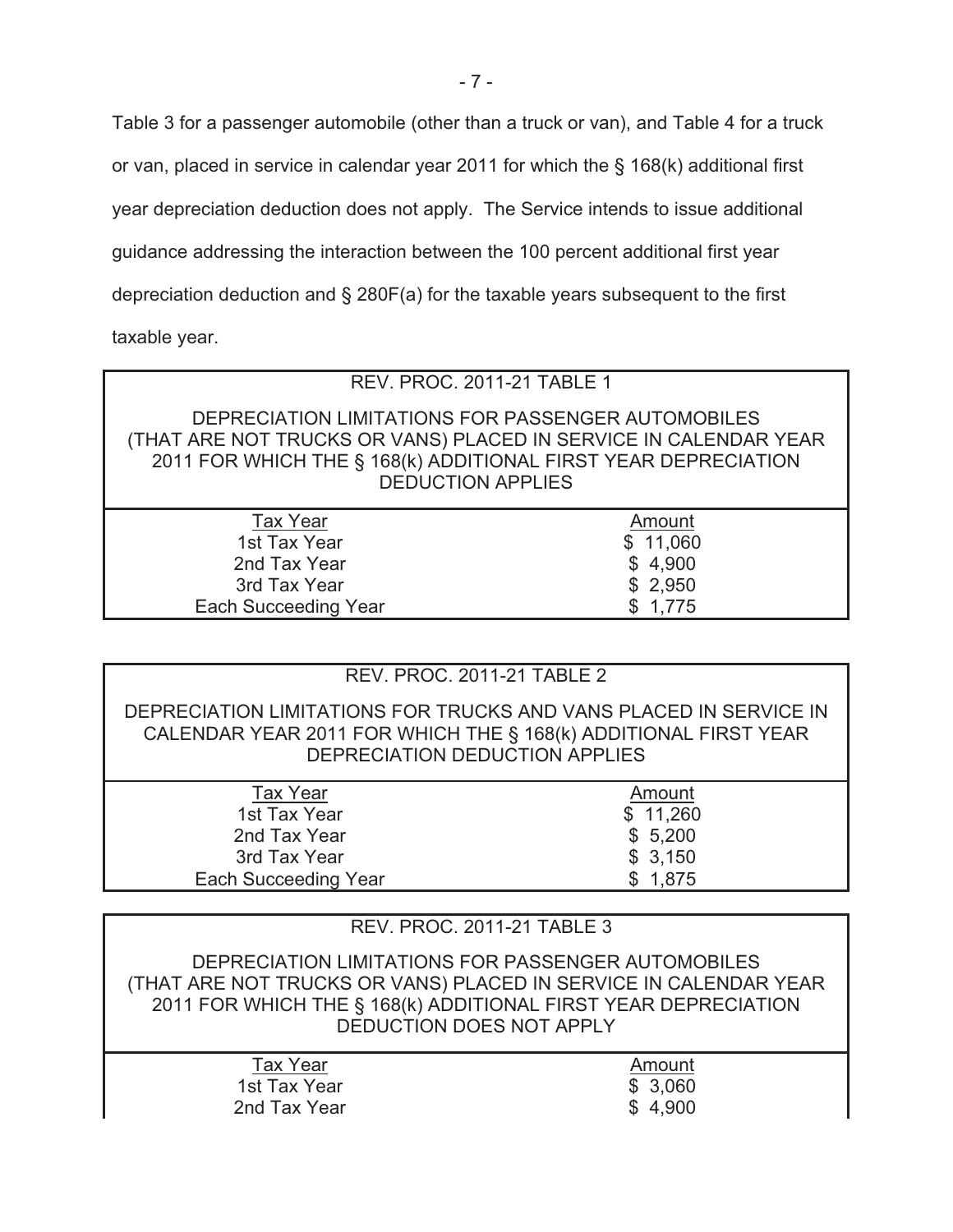| 3rd Tax Year         | \$2,950 |
|----------------------|---------|
| Each Succeeding Year | \$1.775 |

|                             | <b>REV. PROC. 2011-21 TABLE 4</b>                                 |
|-----------------------------|-------------------------------------------------------------------|
|                             |                                                                   |
|                             | DEPRECIATION LIMITATIONS FOR TRUCKS AND VANS PLACED IN SERVICE IN |
|                             | CALENDAR YEAR 2011 FOR WHICH THE § 168(k) ADDITIONAL FIRST YEAR   |
|                             |                                                                   |
|                             | DEPRECIATION DEDUCTION DOES NOT APPLY                             |
|                             |                                                                   |
| <b>Tax Year</b>             | Amount                                                            |
| 1st Tax Year                | \$3,260                                                           |
| 2nd Tax Year                | \$5,200                                                           |
| 3rd Tax Year                | \$3,150                                                           |
| <b>Each Succeeding Year</b> | \$1,875                                                           |

.02 Inclusions in Income of Lessees of Passenger Automobiles.

 A taxpayer must follow the procedures in § 1.280F-7(a) for determining the inclusion amounts for passenger automobiles first leased in calendar year 2011. In applying these procedures, lessees of passenger automobiles other than trucks and vans should use Table 5 of this revenue procedure, while lessees of trucks and vans should use Table 6 of this revenue procedure.

| <b>REV. PROC. 2011-21 TABLE 5</b><br>DOLLAR AMOUNTS FOR PASSENGER AUTOMOBILES<br>(THAT ARE NOT TRUCKS OR VANS)<br>WITH A LEASE TERM BEGINNING IN CALENDAR YEAR 2011 |          |                           |                 |                 |                 |                            |
|---------------------------------------------------------------------------------------------------------------------------------------------------------------------|----------|---------------------------|-----------------|-----------------|-----------------|----------------------------|
| Fair Market Value of<br><b>Tax Year During Lease</b><br>Passenger Automobile                                                                                        |          |                           |                 |                 |                 |                            |
| Over                                                                                                                                                                | Not Over | 1 <sub>st</sub>           | 2 <sub>nd</sub> | 3 <sup>rd</sup> | 4 <sup>th</sup> | 5 <sup>th</sup><br>& later |
| \$18,500                                                                                                                                                            | \$19,000 | 3                         | 8               | 11              | 13              | 16                         |
| 19,000                                                                                                                                                              | 19,500   | 4                         | 9               | 13              | 15              | 18                         |
| 19,500                                                                                                                                                              | 20,000   | 4                         | 10              | 15              | 17              | 20                         |
| 20,000                                                                                                                                                              | 20,500   | 5                         | 11              | 16              | 19              | 23                         |
| 20,500                                                                                                                                                              | 21,000   | 5                         | 12              | 18              | 21              | 25                         |
| 21,000                                                                                                                                                              | 21,500   | 6                         | 13              | 19              | 24              | 26                         |
| 21,500                                                                                                                                                              | 22,000   | 29<br>6<br>21<br>26<br>14 |                 |                 |                 |                            |
| 22,000                                                                                                                                                              | 23,000   |                           | 16              | 23              | 29              | 32                         |
| 23,000                                                                                                                                                              | 24,000   | 8                         | 18              | 27              | 32              | 37                         |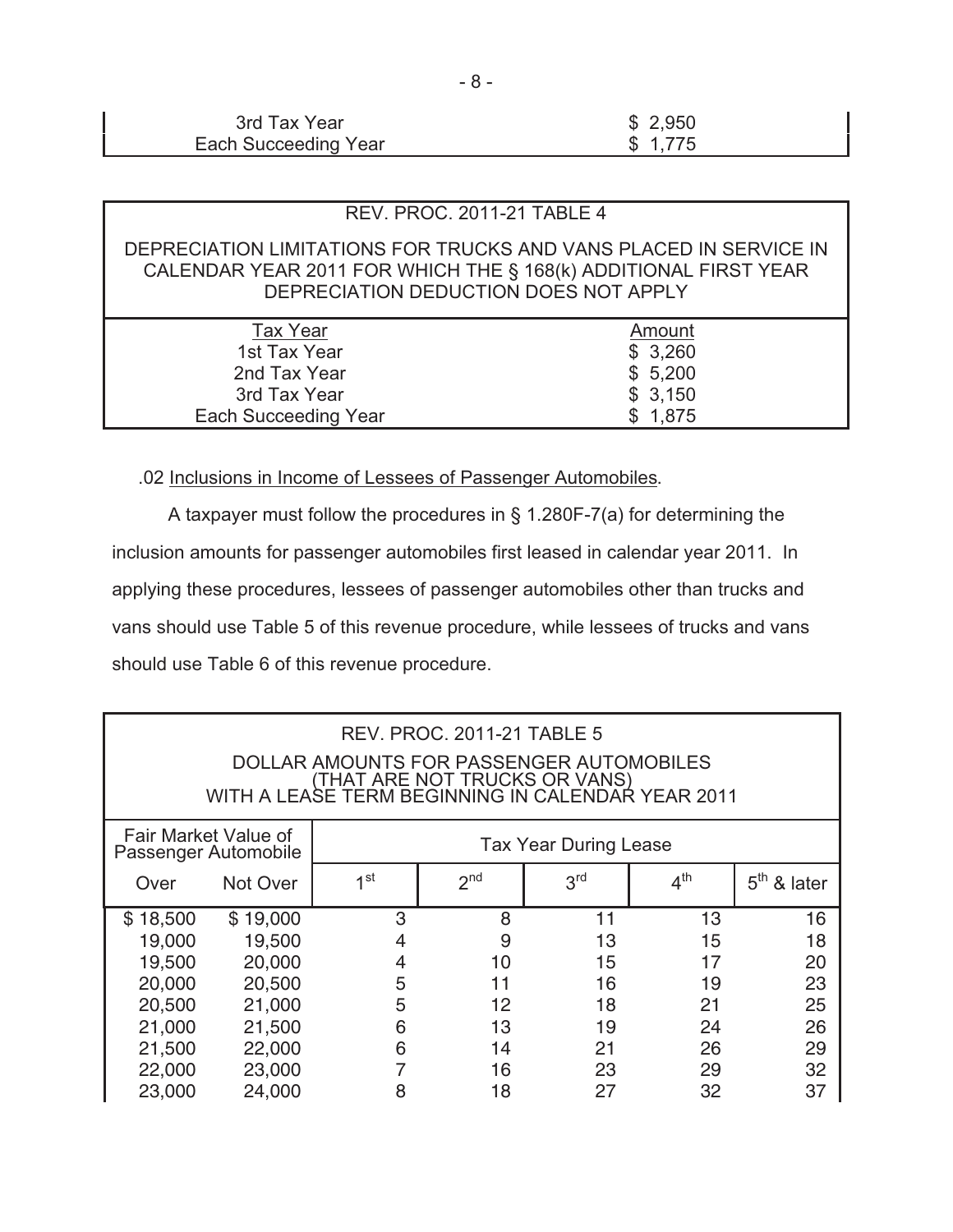| REV. PROC. 2011-21 TABLE 5 |                                                                                                                                |                 |                 |                              |                 |               |
|----------------------------|--------------------------------------------------------------------------------------------------------------------------------|-----------------|-----------------|------------------------------|-----------------|---------------|
|                            |                                                                                                                                |                 |                 |                              |                 |               |
|                            | DOLLAR AMOUNTS FOR PASSENGER AUTOMOBILES<br>(THAT ARE NOT TRUCKS OR VANS)<br>WITH A LEASE TERM BEGINNING IN CALENDAR YEAR 2011 |                 |                 |                              |                 |               |
|                            |                                                                                                                                |                 |                 |                              |                 |               |
|                            | Fair Market Value of                                                                                                           |                 |                 |                              |                 |               |
|                            | Passenger Automobile                                                                                                           |                 |                 | <b>Tax Year During Lease</b> |                 |               |
| Over                       | Not Over                                                                                                                       | 1 <sup>st</sup> | 2 <sup>nd</sup> | 3 <sup>rd</sup>              | 4 <sup>th</sup> | $5th$ & later |
| 24,000                     | 25,000                                                                                                                         | 9               | 20              | 30                           | 36              | 42            |
| 25,000                     | 26,000                                                                                                                         | 10              | 23              | 33                           | 40              | 46            |
| 26,000                     | 27,000                                                                                                                         | 11              | 25              | 36                           | 44              | 51            |
| 27,000                     | 28,000                                                                                                                         | 12              | 27              | 40                           | 48              | 55            |
| 28,000                     | 29,000                                                                                                                         | 13              | 29              | 43                           | 52              | 60            |
| 29,000                     | 30,000                                                                                                                         | 14              | 31              | 47                           | 55              | 65            |
| 30,000                     | 31,000                                                                                                                         | 15              | 34              | 49                           | 60              | 69            |
| 31,000                     | 32,000                                                                                                                         | 16              | 36              | 53                           | 63              | 73            |
| 32,000                     | 33,000                                                                                                                         | 17              | 38              | 56                           | 68              | 77            |
| 33,000                     | 34,000                                                                                                                         | 18              | 40              | 60                           | 71              | 82            |
| 34,000                     | 35,000                                                                                                                         | 19              | 42              | 63                           | 75              | 87            |
| 35,000                     | 36,000                                                                                                                         | 20              | 45              | 66                           | 79              | 91            |
| 36,000                     | 37,000                                                                                                                         | 21              | 47              | 69                           | 83              | 96            |
| 37,000                     | 38,000                                                                                                                         | 22              | 49              | 73                           | 87              | 100           |
| 38,000                     | 39,000                                                                                                                         | 23              | 51              | 76                           | 91              | 105           |
| 39,000                     | 40,000                                                                                                                         | 24              | 53              | 80                           | 94              | 110           |
| 40,000                     | 41,000                                                                                                                         | 25              | 56              | 82                           | 99              | 114           |
| 41,000                     | 42,000                                                                                                                         | 26              | 58              | 86                           | 102             | 119           |
| 42,000                     | 43,000                                                                                                                         | 27              | 60              | 89                           | 107             | 123           |
| 43,000                     | 44,000                                                                                                                         | 28              | 62              | 93                           | 110             | 128           |
| 44,000                     | 45,000                                                                                                                         | 29              | 64              | 96                           | 114             | 133           |
| 45,000                     | 46,000                                                                                                                         | 30              | 67              | 98                           | 119             | 137           |
| 46,000                     | 47,000                                                                                                                         | 31              | 69              | 102                          | 122             | 141           |
| 47,000                     | 48,000                                                                                                                         | 32              | 71              | 105                          | 127             | 145           |
| 48,000                     | 49,000                                                                                                                         | 33              | 73              | 109                          | 130             | 150           |
| 49,000                     | 50,000                                                                                                                         | 34              | 76              | 111                          | 134             | 155           |
| 50,000                     | 51,000                                                                                                                         | 35              | 78              | 115                          | 138             | 159           |
| 51,000                     | 52,000                                                                                                                         | 36              | 80              | 118                          | 142             | 164           |
| 52,000                     | 53,000                                                                                                                         | 37              | 82              | 122                          | 146             | 168           |
| 53,000                     | 54,000                                                                                                                         | 38              | 84              | 125                          | 150             | 173           |
| 54,000                     | 55,000                                                                                                                         | 39              | 87              | 128                          | 153             | 178           |
| 55,000                     | 56,000                                                                                                                         | 40              | 89              | 131                          | 158             | 182           |
| 56,000                     | 57,000                                                                                                                         | 41              | 91              | 135                          | 161             | 187           |
| 57,000                     | 58,000                                                                                                                         | 42              | 93              | 138                          | 166             | 191           |
| 58,000                     | 59,000                                                                                                                         | 43              | 95              | 142                          | 169             | 196           |
| 59,000                     | 60,000                                                                                                                         | 44              | 98              | 144                          | 174             | 200           |
| 60,000                     | 62,000                                                                                                                         | 46              | 101             | 149                          | 179             | 207           |

٦

Г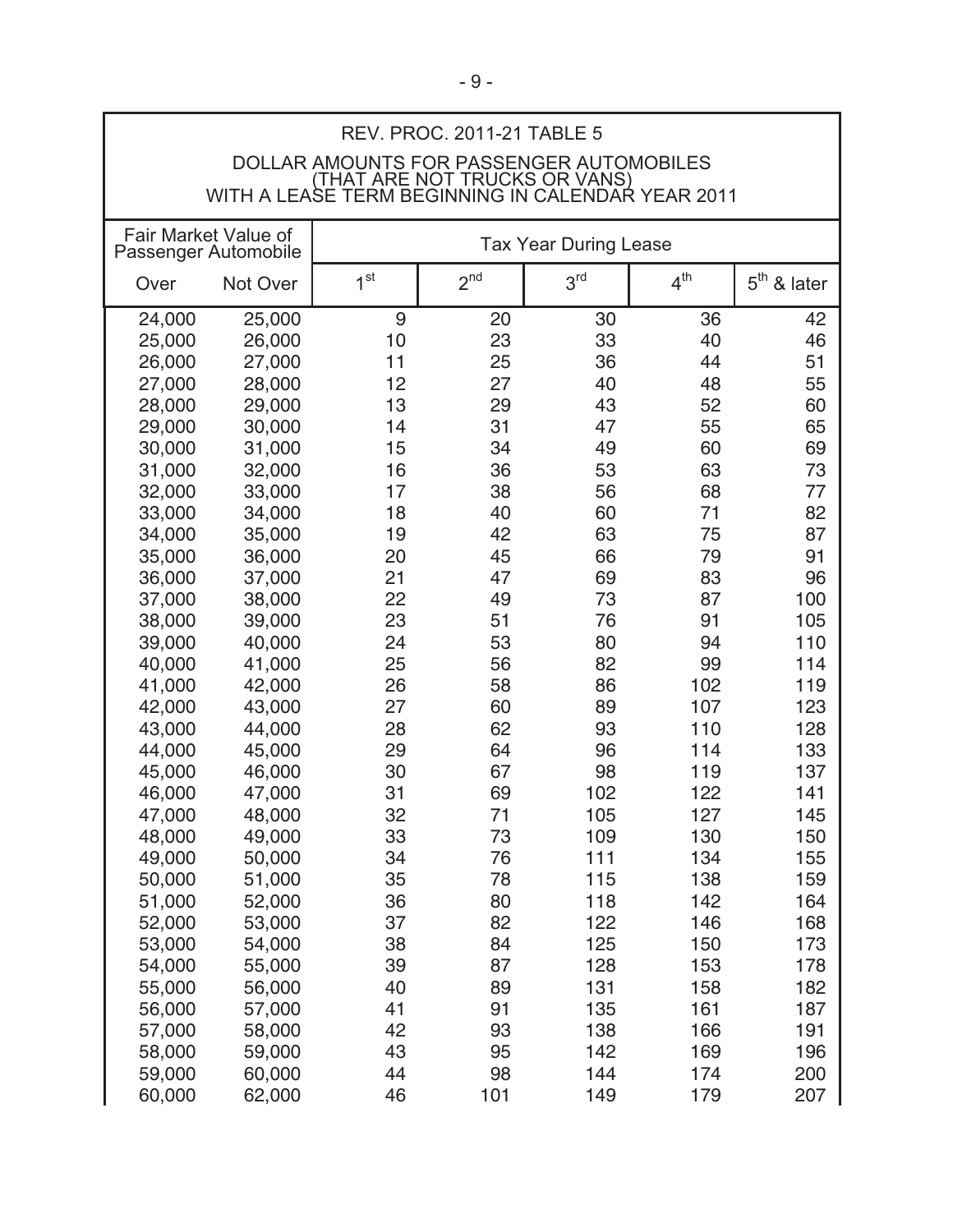| <b>REV. PROC. 2011-21 TABLE 5</b><br>DOLLAR AMOUNTS FOR PASSENGER AUTOMOBILES<br>(THAT ARE NOT TRUCKS OR VANS)<br>WITH A LEASE TERM BEGINNING IN CALENDAR YEAR 2011 |          |                 |                 |                              |                 |               |
|---------------------------------------------------------------------------------------------------------------------------------------------------------------------|----------|-----------------|-----------------|------------------------------|-----------------|---------------|
| Fair Market Value of<br>Passenger Automobile                                                                                                                        |          |                 |                 | <b>Tax Year During Lease</b> |                 |               |
| Over                                                                                                                                                                | Not Over | 1 <sup>st</sup> | 2 <sub>nd</sub> | 3 <sup>rd</sup>              | 4 <sup>th</sup> | $5th$ & later |
| 62,000                                                                                                                                                              | 64,000   | 48              | 105             | 156                          | 187             | 216           |
| 64,000                                                                                                                                                              | 66,000   | 50              | 109             | 163                          | 195             | 225           |
| 66,000                                                                                                                                                              | 68,000   | 52              | 114             | 169                          | 203             | 234           |
| 68,000                                                                                                                                                              | 70,000   | 54              | 118             | 176                          | 211             | 243           |
| 70,000                                                                                                                                                              | 72,000   | 56              | 123             | 182                          | 218             | 253           |
| 72,000                                                                                                                                                              | 74,000   | 58              | 127             | 189                          | 226             | 262           |
| 74,000                                                                                                                                                              | 76,000   | 60              | 132             | 195                          | 234             | 270           |
| 76,000                                                                                                                                                              | 78,000   | 62              | 136             | 202                          | 242             | 279           |
| 78,000                                                                                                                                                              | 80,000   | 64              | 140             | 209                          | 250             | 288           |
| 80,000                                                                                                                                                              | 85,000   | 67              | 148             | 220                          | 264             | 304           |
| 85,000                                                                                                                                                              | 90,000   | 72              | 159             | 237                          | 283             | 327           |
| 90,000                                                                                                                                                              | 95,000   | 77              | 170             | 253                          | 303             | 350           |
| 95,000                                                                                                                                                              | 100,000  | 82              | 181             | 269                          | 323             | 372           |
| 100,000                                                                                                                                                             | 110,000  | 90              | 198             | 293                          | 352             | 406           |
| 110,000                                                                                                                                                             | 120,000  | 100             | 220             | 326                          | 391             | 452           |
| 120,000                                                                                                                                                             | 130,000  | 110             | 242             | 359                          | 430             | 497           |
| 130,000                                                                                                                                                             | 140,000  | 120             | 264             | 392                          | 469             | 543           |
| 140,000                                                                                                                                                             | 150,000  | 130             | 286             | 424                          | 509             | 588           |
| 150,000                                                                                                                                                             | 160,000  | 140             | 308             | 457                          | 548             | 633           |
| 160,000                                                                                                                                                             | 170,000  | 150             | 330             | 490                          | 587             | 679           |
| 170,000                                                                                                                                                             | 180,000  | 160             | 352             | 523                          | 626             | 724           |
| 180,000                                                                                                                                                             | 190,000  | 170             | 374             | 555                          | 666             | 769           |
| 190,000                                                                                                                                                             | 200,000  | 180             | 396             | 588                          | 705             | 815           |
| 200,000                                                                                                                                                             | 210,000  | 190             | 418             | 621                          | 744             | 860           |
| 210,000                                                                                                                                                             | 220,000  | 200             | 440             | 654                          | 784             | 904           |
| 220,000                                                                                                                                                             | 230,000  | 210             | 462             | 687                          | 823             | 950           |
| 230,000                                                                                                                                                             | 240,000  | 220             | 484             | 719                          | 863             | 995           |
| 240,000                                                                                                                                                             | And up   | 230             | 506             | 752                          | 902             | 1,040         |

| REV. PROC. 2011-21 TABLE 6                                                              |                                      |                              |             |            |     |               |
|-----------------------------------------------------------------------------------------|--------------------------------------|------------------------------|-------------|------------|-----|---------------|
| DOLLAR AMOUNTS FOR TRUCKS AND VANS<br>WITH A LEASE TERM BEGINNING IN CALENDAR YEAR 2011 |                                      |                              |             |            |     |               |
|                                                                                         | Fair Market Value of<br>Truck or Van | <b>Tax Year During Lease</b> |             |            |     |               |
| Over                                                                                    | Not Over                             | 4 St                         | $\gamma$ nd | <b>2rd</b> | ⊿th | $5th$ & later |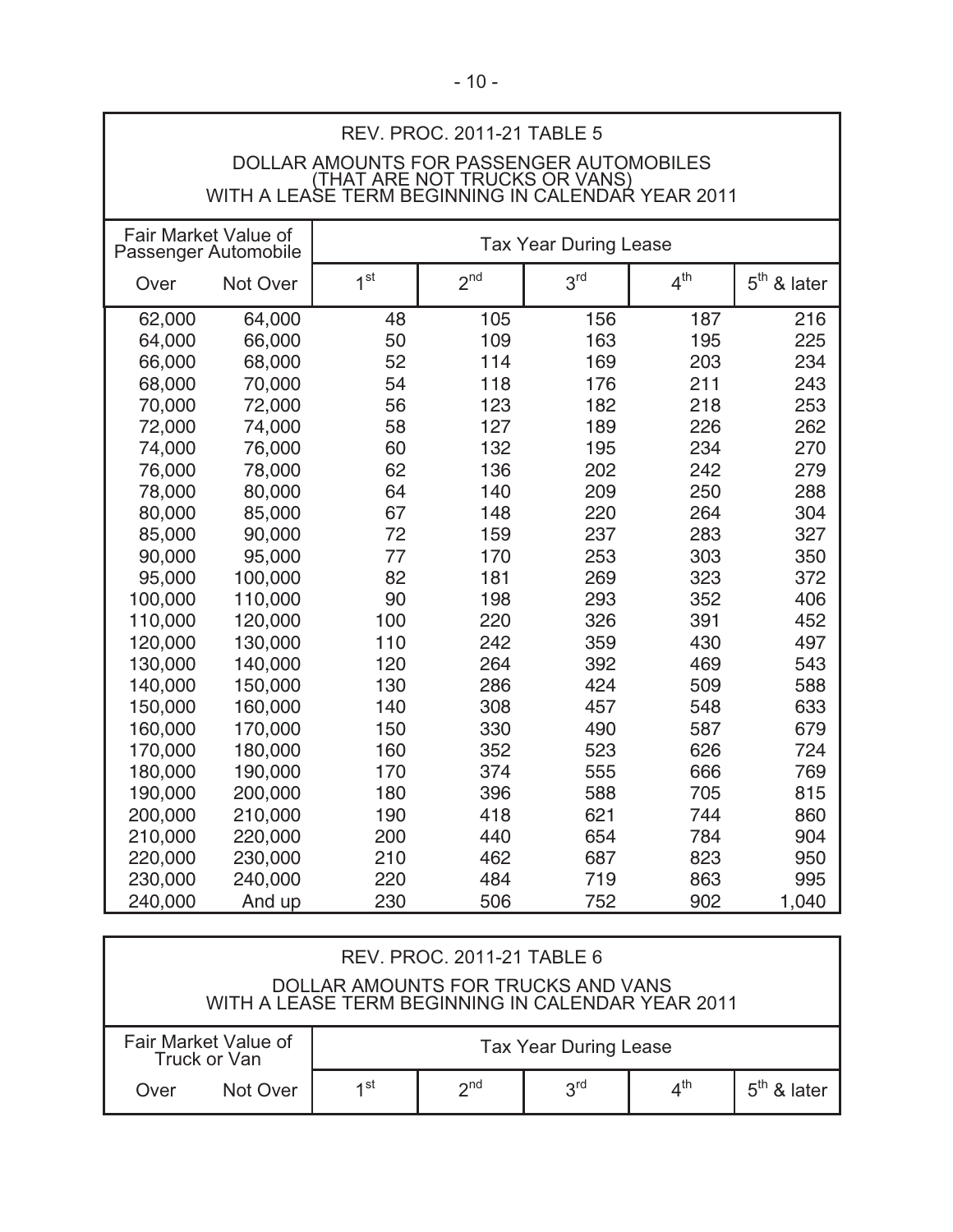| <b>REV. PROC. 2011-21 TABLE 6</b>                                                                                                                                                                                                                                                                                    |                                                                                                                                                                                                                                                                                                                      |                                                                                                                                                                              |                                                                                                                                                                                     |                                                                                                                                                                                       |                                                                                                                                                                                             |                                                                                                                                                                                                 |
|----------------------------------------------------------------------------------------------------------------------------------------------------------------------------------------------------------------------------------------------------------------------------------------------------------------------|----------------------------------------------------------------------------------------------------------------------------------------------------------------------------------------------------------------------------------------------------------------------------------------------------------------------|------------------------------------------------------------------------------------------------------------------------------------------------------------------------------|-------------------------------------------------------------------------------------------------------------------------------------------------------------------------------------|---------------------------------------------------------------------------------------------------------------------------------------------------------------------------------------|---------------------------------------------------------------------------------------------------------------------------------------------------------------------------------------------|-------------------------------------------------------------------------------------------------------------------------------------------------------------------------------------------------|
| DOLLAR AMOUNTS FOR TRUCKS AND VANS<br>WITH A LEASE TERM BEGINNING IN CALENDAR YEAR 2011                                                                                                                                                                                                                              |                                                                                                                                                                                                                                                                                                                      |                                                                                                                                                                              |                                                                                                                                                                                     |                                                                                                                                                                                       |                                                                                                                                                                                             |                                                                                                                                                                                                 |
| Fair Market Value of<br>Truck or Van                                                                                                                                                                                                                                                                                 |                                                                                                                                                                                                                                                                                                                      |                                                                                                                                                                              |                                                                                                                                                                                     | <b>Tax Year During Lease</b>                                                                                                                                                          |                                                                                                                                                                                             |                                                                                                                                                                                                 |
| Over                                                                                                                                                                                                                                                                                                                 | Not Over                                                                                                                                                                                                                                                                                                             | 1 <sup>st</sup>                                                                                                                                                              | 2 <sup>nd</sup>                                                                                                                                                                     | 3 <sup>rd</sup>                                                                                                                                                                       | 4 <sup>th</sup>                                                                                                                                                                             | $5th$ & later                                                                                                                                                                                   |
| \$19,000<br>19,500<br>20,000<br>20,500<br>21,000<br>21,500<br>22,000<br>23,000<br>24,000<br>25,000<br>26,000<br>27,000<br>28,000<br>29,000<br>30,000<br>31,000<br>32,000<br>33,000<br>34,000<br>35,000<br>36,000<br>37,000<br>38,000<br>39,000<br>40,000<br>41,000<br>42,000<br>43,000<br>44,000<br>45,000<br>46,000 | \$19,500<br>20,000<br>20,500<br>21,000<br>21,500<br>22,000<br>23,000<br>24,000<br>25,000<br>26,000<br>27,000<br>28,000<br>29,000<br>30,000<br>31,000<br>32,000<br>33,000<br>34,000<br>35,000<br>36,000<br>37,000<br>38,000<br>39,000<br>40,000<br>41,000<br>42,000<br>43,000<br>44,000<br>45,000<br>46,000<br>47,000 | 3<br>3<br>4<br>4<br>5<br>5<br>6<br>7<br>8<br>9<br>10<br>11<br>12<br>13<br>14<br>15<br>16<br>17<br>18<br>19<br>20<br>21<br>22<br>23<br>24<br>25<br>26<br>27<br>28<br>29<br>30 | 7<br>8<br>9<br>10<br>11<br>12<br>14<br>16<br>18<br>20<br>23<br>25<br>27<br>29<br>31<br>34<br>36<br>38<br>40<br>43<br>45<br>47<br>49<br>51<br>54<br>56<br>58<br>60<br>62<br>65<br>67 | 9<br>11<br>13<br>15<br>16<br>18<br>20<br>24<br>27<br>31<br>33<br>37<br>40<br>43<br>47<br>49<br>53<br>56<br>60<br>62<br>66<br>69<br>73<br>76<br>79<br>82<br>86<br>89<br>93<br>95<br>99 | 12<br>14<br>15<br>17<br>20<br>22<br>24<br>28<br>32<br>36<br>40<br>43<br>48<br>52<br>56<br>60<br>63<br>68<br>71<br>76<br>79<br>83<br>87<br>91<br>95<br>99<br>103<br>107<br>110<br>115<br>118 | 13<br>15<br>18<br>20<br>22<br>24<br>29<br>32<br>37<br>41<br>46<br>51<br>55<br>60<br>64<br>69<br>74<br>78<br>83<br>87<br>92<br>97<br>101<br>105<br>109<br>114<br>118<br>123<br>128<br>132<br>137 |
| 47,000<br>48,000<br>49,000                                                                                                                                                                                                                                                                                           | 48,000<br>49,000<br>50,000                                                                                                                                                                                                                                                                                           | 31<br>32<br>33                                                                                                                                                               | 69<br>71<br>73                                                                                                                                                                      | 102<br>106<br>109                                                                                                                                                                     | 123<br>126<br>130                                                                                                                                                                           | 141<br>146<br>151                                                                                                                                                                               |
| 50,000<br>51,000<br>52,000<br>53,000                                                                                                                                                                                                                                                                                 | 51,000<br>52,000<br>53,000<br>54,000                                                                                                                                                                                                                                                                                 | 34<br>35<br>36<br>37                                                                                                                                                         | 76<br>78<br>80<br>82                                                                                                                                                                | 112<br>115<br>118<br>122                                                                                                                                                              | 134<br>138<br>143<br>146                                                                                                                                                                    | 155<br>160<br>164<br>169                                                                                                                                                                        |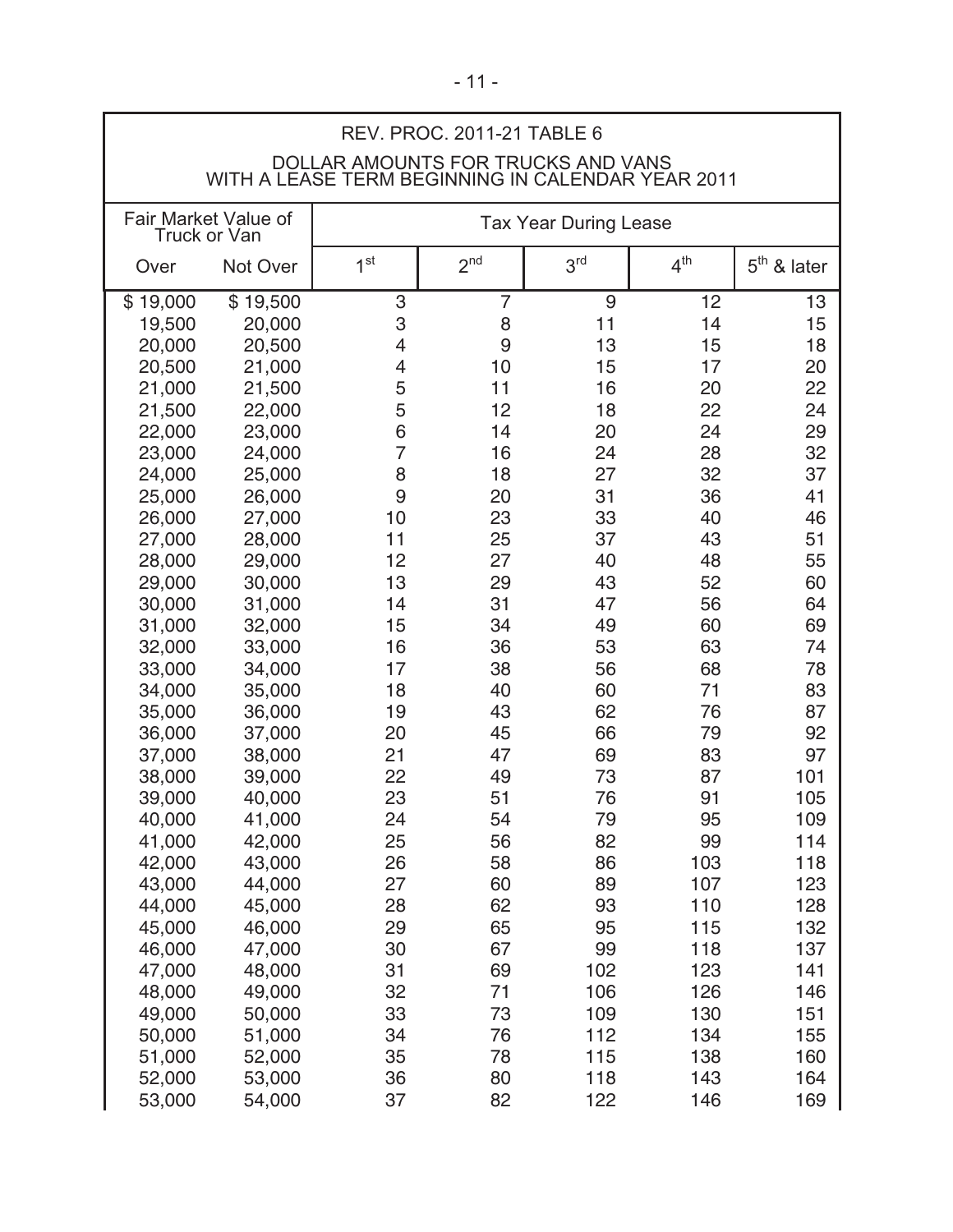| <b>REV. PROC. 2011-21 TABLE 6</b> |                                                                                         |                 |                 |                              |                 |               |
|-----------------------------------|-----------------------------------------------------------------------------------------|-----------------|-----------------|------------------------------|-----------------|---------------|
|                                   | DOLLAR AMOUNTS FOR TRUCKS AND VANS<br>WITH A LEASE TERM BEGINNING IN CALENDAR YEAR 2011 |                 |                 |                              |                 |               |
| Truck or Van                      | Fair Market Value of                                                                    |                 |                 | <b>Tax Year During Lease</b> |                 |               |
| Over                              | Not Over                                                                                | 1 <sup>st</sup> | 2 <sup>nd</sup> | 3 <sup>rd</sup>              | 4 <sup>th</sup> | $5th$ & later |
| 54,000                            | 55,000                                                                                  | 38              | 84              | 125                          | 150             | 173           |
| 55,000                            | 56,000                                                                                  | 39              | 87              | 128                          | 154             | 177           |
| 56,000                            | 57,000                                                                                  | 40              | 89              | 131                          | 158             | 182           |
| 57,000                            | 58,000                                                                                  | 41              | 91              | 135                          | 162             | 186           |
| 58,000                            | 59,000                                                                                  | 42              | 93              | 138                          | 166             | 191           |
| 59,000                            | 60,000                                                                                  | 43              | 95              | 142                          | 169             | 196           |
| 60,000                            | 62,000                                                                                  | 45              | 99              | 146                          | 175             | 203           |
| 62,000                            | 64,000                                                                                  | 47              | 103             | 153                          | 183             | 212           |
| 64,000                            | 66,000                                                                                  | 49              | 107             | 160                          | 191             | 221           |
| 66,000                            | 68,000                                                                                  | 51              | 112             | 166                          | 199             | 229           |
| 68,000                            | 70,000                                                                                  | 53              | 116             | 173                          | 206             | 239           |
| 70,000                            | 72,000                                                                                  | 55              | 121             | 179                          | 214             | 248           |
| 72,000                            | 74,000                                                                                  | 57              | 125             | 186                          | 222             | 257           |
| 74,000                            | 76,000                                                                                  | 59              | 129             | 192                          | 231             | 266           |
| 76,000                            | 78,000                                                                                  | 61              | 134             | 198                          | 239             | 275           |
| 78,000                            | 80,000                                                                                  | 63              | 138             | 205                          | 246             | 285           |
| 80,000                            | 85,000                                                                                  | 66              | 146             | 217                          | 260             | 300           |
| 85,000                            | 90,000                                                                                  | 71              | 157             | 233                          | 280             | 322           |
| 90,000                            | 95,000                                                                                  | 76              | 168             | 250                          | 299             | 345           |
| 95,000                            | 100,000                                                                                 | 81              | 179             | 266                          | 319             | 368           |
| 100,000                           | 110,000                                                                                 | 89              | 196             | 290                          | 348             | 402           |
| 110,000                           | 120,000                                                                                 | 99              | 218             | 323                          | 387             | 447           |
| 120,000                           | 130,000                                                                                 | 109             | 240             | 355                          | 427             | 493           |
| 130,000                           | 140,000                                                                                 | 119             | 262             | 388                          | 466             | 538           |
| 140,000                           | 150,000                                                                                 | 129             | 284             | 421                          | 505             | 583           |
| 150,000                           | 160,000                                                                                 | 139             | 306             | 454                          | 544             | 629           |
| 160,000                           | 170,000                                                                                 | 149             | 328             | 487                          | 583             | 674           |
| 170,000                           | 180,000                                                                                 | 159             | 350             | 519                          | 623             | 719           |
| 180,000                           | 190,000                                                                                 | 169             | 372             | 552                          | 662             | 765           |
| 190,000                           | 200,000                                                                                 | 179             | 394             | 585                          | 701             | 810           |
| 200,000                           | 210,000                                                                                 | 189             | 416             | 618                          | 740             | 856           |
| 210,000                           | 220,000                                                                                 | 199             | 438             | 651                          | 779             | 901           |
| 220,000                           | 230,000                                                                                 | 209             | 460             | 683                          | 819             | 946           |
| 230,000                           | 240,000                                                                                 | 219             | 482             | 716                          | 858             | 992           |
| 240,000                           | And up                                                                                  | 229             | 504             | 749                          | 897             | 1,037         |

.03 Revised Amounts for Passenger Automobiles Placed in Service During 2010.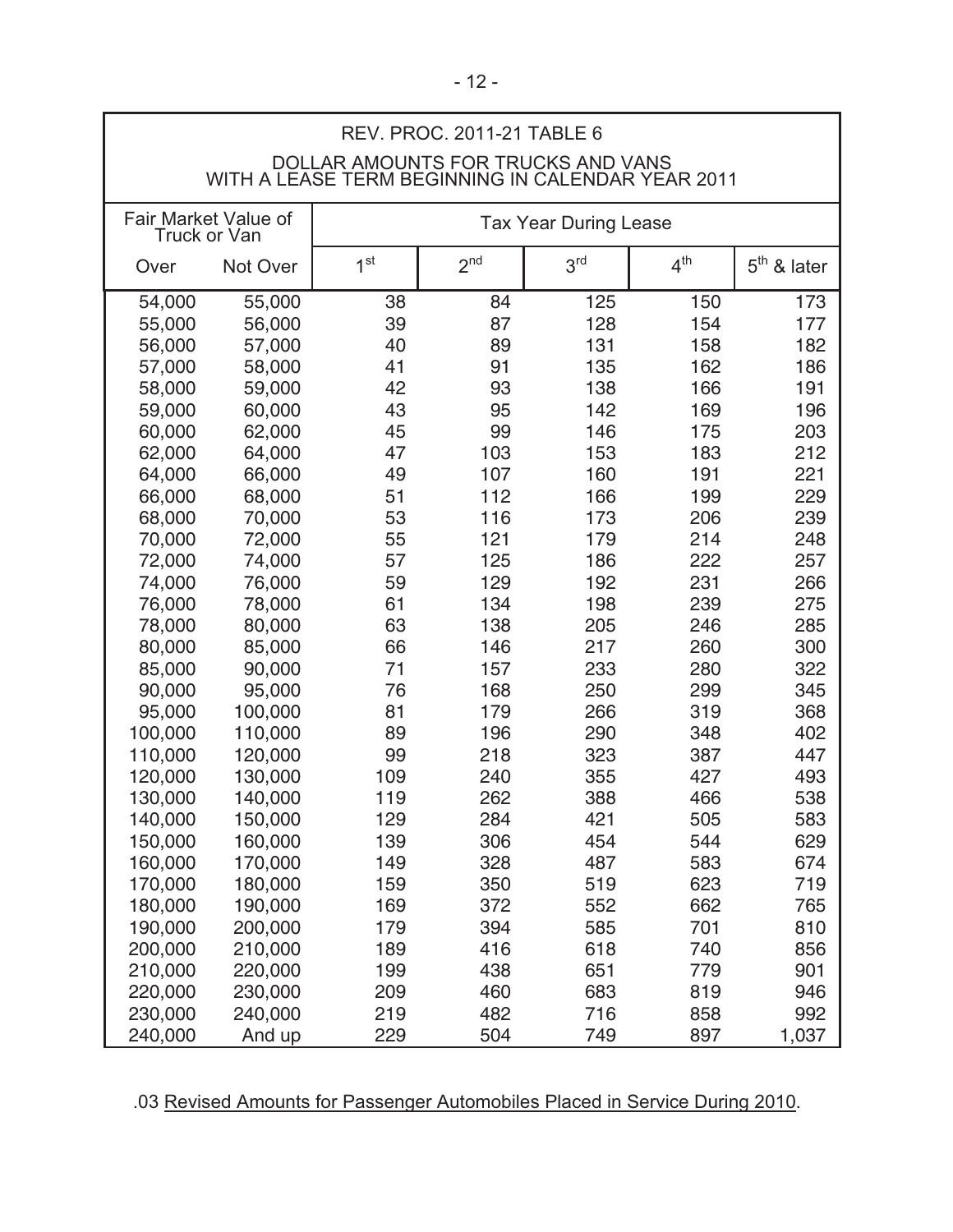(1) Calculation of the Revised Amount. The revised depreciation limits provided in this section 4.03 were calculated by increasing the existing limitations on the first year allowance in Rev. Proc. 2010-18 by \$8,000 as provided in § 168(k)(2)(F)(i).

 (2) Amount of the Revised Limitation. For passenger automobiles (that are not trucks or vans) placed in service by the taxpayer in calendar year 2010 for which the § 168(k) additional first year depreciation deduction applies, Table 7 of this revenue procedure contains the revised dollar amount of the depreciation limitations for each taxable year. For trucks or vans placed in service by the taxpayer in calendar year 2010 for which the § 168(k) additional first year depreciation deduction applies, Table 8 of this revenue procedure contains the revised dollar amount of the depreciation limitations for each taxable year. If the § 168(k) additional first year depreciation deduction does not apply to a passenger automobile placed in service by the taxpayer in calendar year 2010, the depreciation limitations for each taxable year in Tables 1 and 2 of Rev. Proc. 2010-18 apply.

| <b>REV. PROC. 2011-21 TABLE 7</b>                                                                                                                                                                                    |          |  |  |  |
|----------------------------------------------------------------------------------------------------------------------------------------------------------------------------------------------------------------------|----------|--|--|--|
| DEPRECIATION LIMITATIONS FOR PASSENGER AUTOMOBILES<br>(THAT ARE NOT TRUCKS OR VANS) PLACED IN SERVICE IN CALENDAR YEAR<br>2010 FOR WHICH THE § 168(k) ADDITIONAL FIRST YEAR DEPRECIATION<br><b>DEDUCTION APPLIES</b> |          |  |  |  |
| <b>Tax Year</b>                                                                                                                                                                                                      | Amount   |  |  |  |
| 1st Tax Year                                                                                                                                                                                                         | \$11,060 |  |  |  |
| 2nd Tax Year                                                                                                                                                                                                         | \$4,900  |  |  |  |
| 3rd Tax Year                                                                                                                                                                                                         | \$2,950  |  |  |  |
| <b>Each Succeeding Year</b>                                                                                                                                                                                          | \$1,775  |  |  |  |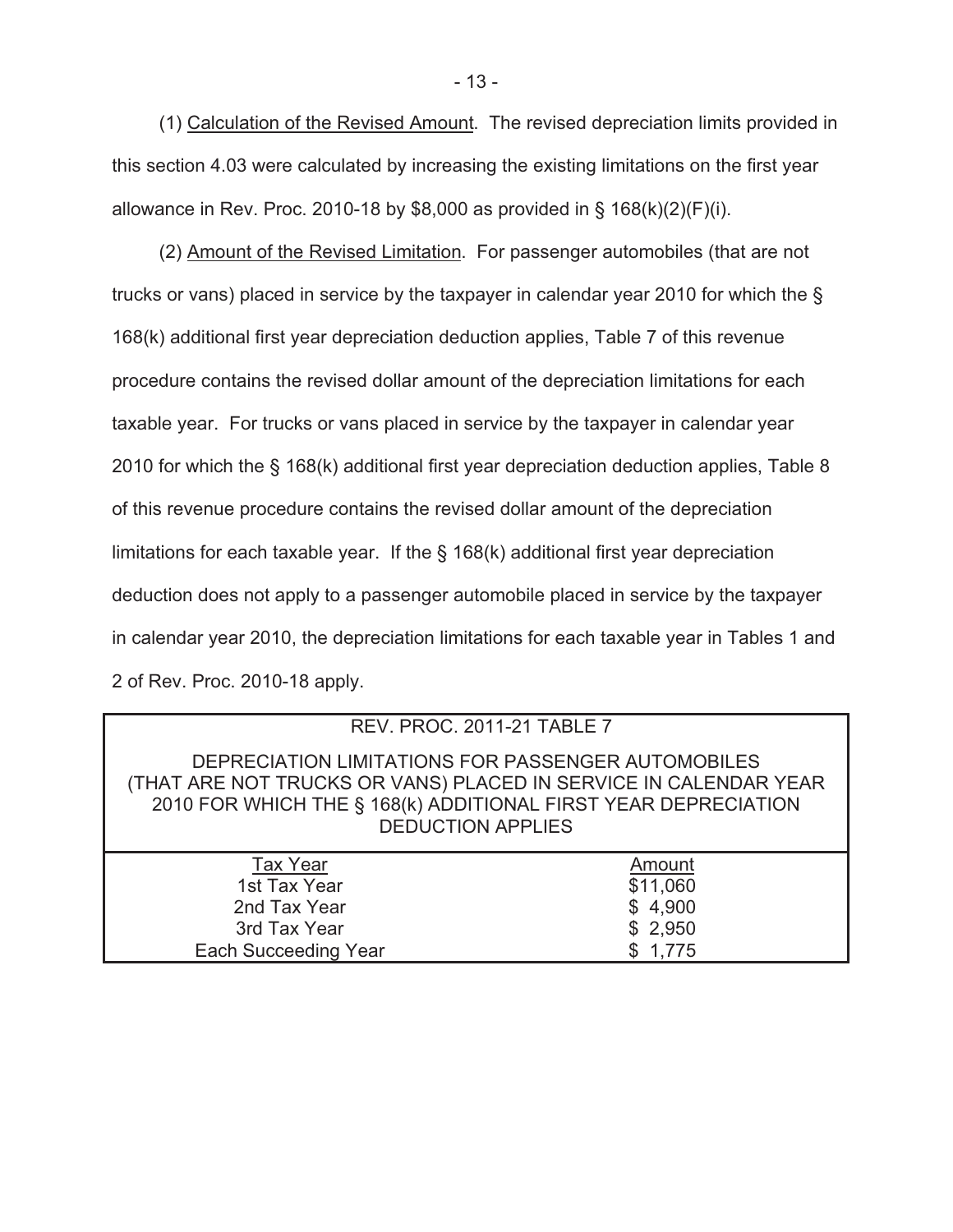|  |  |  | REV. PROC. 2011-21 TABLE 8 |
|--|--|--|----------------------------|
|--|--|--|----------------------------|

DEPRECIATION LIMITATIONS FOR TRUCKS AND VANS PLACED IN SERVICE IN CALENDAR YEAR 2010 FOR WHICH THE § 168(k) ADDITIONAL FIRST YEAR DEPRECIATION DEDUCTION APPLIES

| <b>Tax Year</b>             | Amount   |
|-----------------------------|----------|
| 1st Tax Year                | \$11,160 |
| 2nd Tax Year                | \$5,100  |
| 3rd Tax Year                | \$3,050  |
| <b>Each Succeeding Year</b> | \$1,875  |
|                             |          |

 (3) Modification to lease inclusion amounts for 2010. The lease inclusion amounts in Tables 3 and 4 of Rev. Proc. 2010-18 are modified by striking the first four lines of the inclusion amounts in each table. Consequently, Table 3 of Rev. Proc. 2010-18 applies to passenger automobiles (other than trucks and vans) that are first leased by the taxpayer in calendar year 2010 with a fair market value over \$18,500, and Table 4 of Rev. Proc. 2010-18 applies to trucks and vans that are first leased by the taxpayer in calendar year 2010 with a fair market value over \$19,000.

## SECTION 5. EFFECTIVE DATE

This revenue procedure, with the exception of section 4.03, applies to passenger automobiles that a taxpayer first places in service or first leases during calendar year 2011. Section 4.03 of this revenue procedure applies to passenger automobiles that a taxpayer first places in service or first leases during calendar year 2010.

### SECTION 6. EFFECT ON OTHER DOCUMENTS

Rev. Proc. 2010-18 is amplified and modified.

### SECTION 7. DRAFTING INFORMATION

The principal author of this revenue procedure is Bernard P. Harvey of the Office of Associate Chief Counsel (Income Tax & Accounting). For further information regarding this revenue procedure, contact Mr. Harvey at (202) 622-4930 (not a toll-free